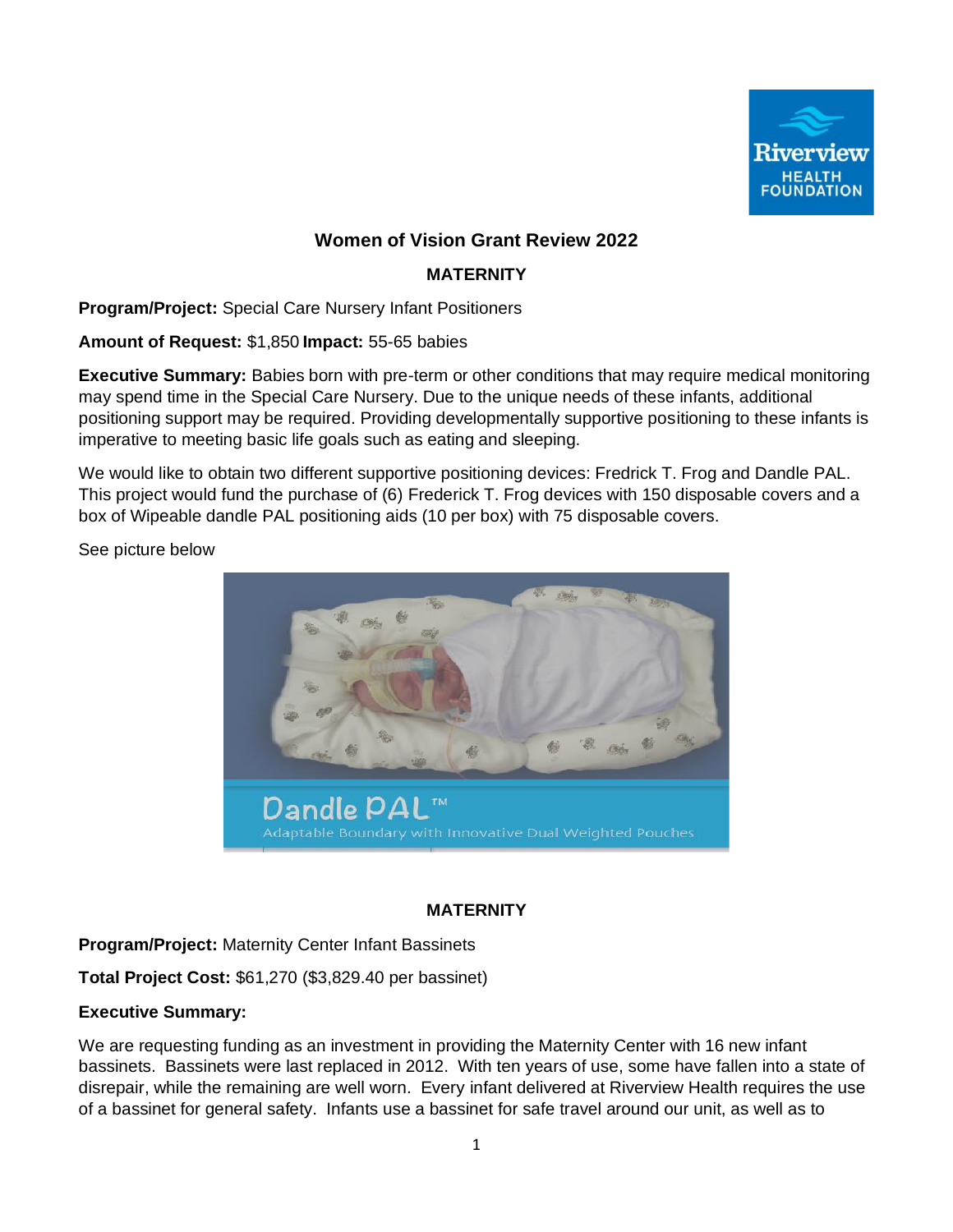demonstrate safe sleep. At current, we have 13 bassinets remaining in the Maternity Center. We are asking for additional units due to the one that have broken, as well as the increase in deliveries we have seen. Over the past five years, we have seen an 11.9% increase in births. 646 infants were born at Riverview Health in 2021. We have received quotes on three bassinets, and although the Guardian are a slightly cheaper option, we are strongly considering the other two options: Stryker Nara and GE Halo. Guardian brand are a wood like finish and that is what we have currently, and they started looking bad after just a few years, so we would like to not go that route as to increase longevity in our equipment. Spec sheets and quotes for all three have been provided for your information.

We are asking for complete funding of \$50,176 to 61,270. We understand this is a large investment and this project may need to span across a few years. For example, if funding was spread across 3 years the total per year would be \$16,725.33 to 20,423.33. When considering partial funding over a set number of years, potential inflation must be factored into the decision. Our current quotes (attached) are only good for 90 days.

**Benefits:** State-of-the-art equipment will enable the baby to be cared for in a secure bassinet which is visible to the parents. This is an overall investment in the quality of services provided in the Maternity Center.

# **MATERNITY**

# **Program/Project:** Pregnancy and Infant Loss

## **Amount of Request:** \$1,200

**Impact:** Number vary with losses. In 2021, Riverview Health had three almost full-term losses in a month and in another month 10 miscarriages. Prior to COVID: On average eight (8) people attend the monthly support group, and approximately 60-70 people attend either spring or fall memorial service.

#### **Executive Summary:**

Since we started this program several years ago, we have been able to provide an amazing number of services and support to the families of Riverview Health. We need funding to continue to provide support to the families in our community that are impacted by pregnancy and infant loss. Ways we have provided support in the past include mementos and photos that we are able to provide in memory of infants that have passed away due to stillbirth, ectopic pregnancy, miscarriage, and neonatal death. We have also been able to provide literature and books that may help in healing during this time of loss. Funding is also used to provide two memorial services a year t to those in the community that have suffered a pregnancy loss. One memorial service is held a year to those in the community that have suffered a pregnancy loss and one memorial service to honor all losses in the past year before 20 weeks gestation. This memorial is held at Crownland Cemetery. The second services are held in October, which is National Pregnancy and Infant Loss Remembrance month. This service is a memorial for past patients and members in the community to come together and honor all pregnancy losses. Both services are well attended. With COVID being present for the past two years, we have not been able to hold in person meetings or ceremonies. For the past two years, we have provided yard signs to our patients that recognize Pregnancy and Infant Loss month in October. Additional funds are used to provide any comfort we can offer during our patients stay from toiletry items to food for families who often stay for hours at a patient's bedside.

**Remaining Funding:** To use the rest of the funds to purchase more educational and supportive reading materials to hand out to our patients and their families. We also had a successful bereavement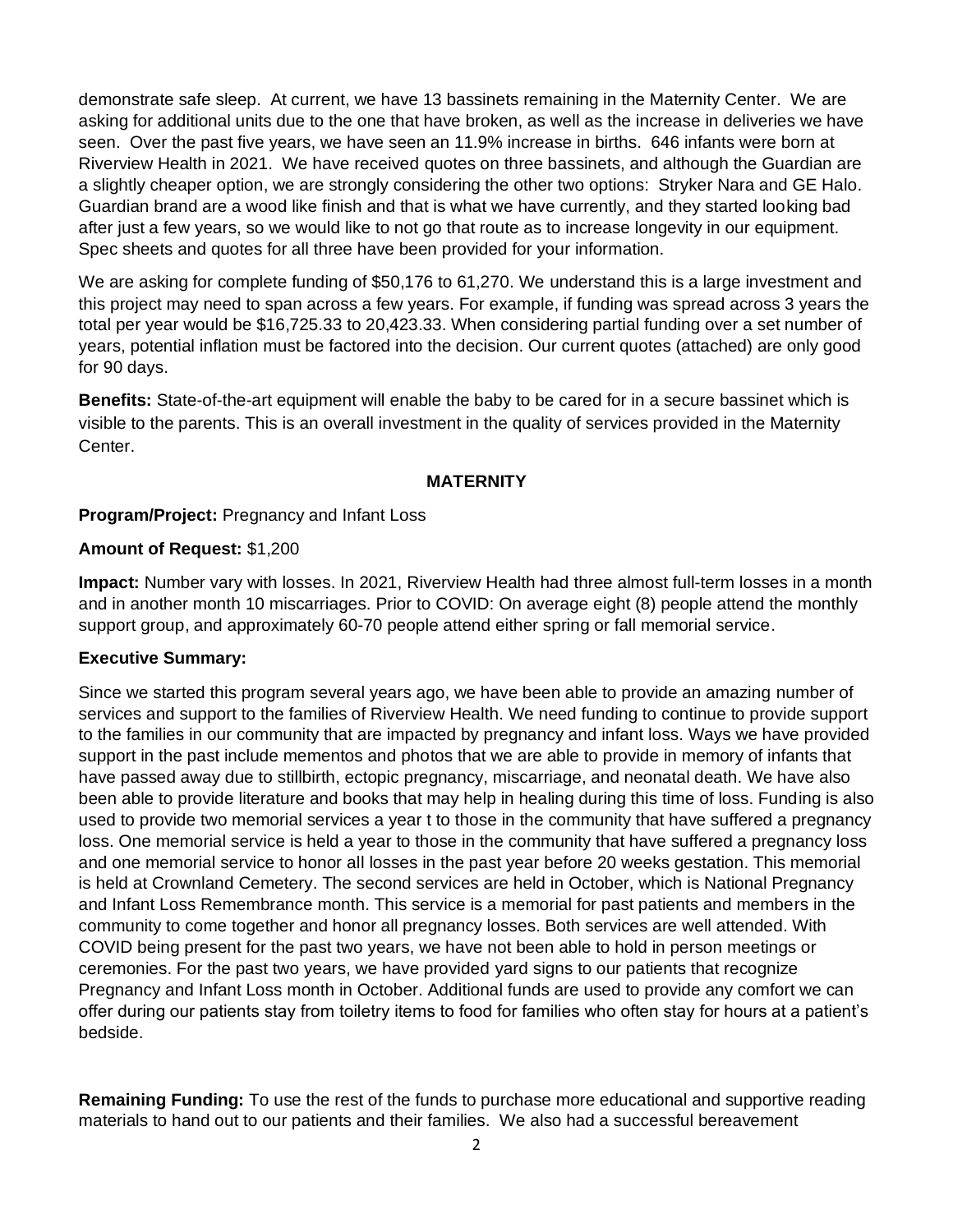conference held in the fall where we offered education to our staff nurses, social workers, and chaplains. We had nurses from other departments in the hospital attend as well and we look forward to providing lunch and learn opportunities this year to our surgery staff, ER staff and staff from our OB/GYN offices. Some of our remaining money was intended to use for our ceremony's but due to COVID, those were cancelled. Support groups were also cancelled for most of 2021, which is why we have so much money remaining. We are asking for 1,200 to increase total budget to 3,000 for 2022.

**Benefits:** Support grieving parents and families

# **MATERNITY**

**Program/Project:** Lactation Support, Sleep Sacks, Cart Seats, Period of Purple Crying

**Amount of Request:** \$11,160 **Impact:** 650 babies born each year at Riverview Health

# **Executive Summary:**

**Safe Sleep/Sleep Sacks:** Many parents are not educated on the importance of safe sleep for their infants. They are unaware that loose blankets in a crib can be life threatening for an infant. The American Academy of Pediatrics warns against loose blankets in the crib and suggest the use of Sleep Sacks. Among the important recommendations is the acknowledgement of the vital role of hospital nurseries play in educating parents about Safe Infant Sleep at home. Paraphrasing these recommendations, they state: Newborn Nurseries in hospitals should model and implement safe sleep recommendations beginning at birth and well before anticipated discharge. We would like to not only use sleep sacks in the nursery to model behavior but give each family a sleep sack so they may practice safe sleep at home. We would also provide instructions/safe sleep tips brochure to stress the importance of using the sleep sack to reduce the risk of SUIDS. **(Request \$5,460)**

**Period of Purple Crying Program:** A statewide initiative continues to help reduce/prevent shaken baby syndrome. The National Center for Shaken Baby Syndrome has implemented the Period of Purple Crying Program in the United States and is currently working with hospitals in Indiana to implement the program. The program is focused towards providing education to new parents prior to discharge from the hospital after birth. The program provides a code that the patient uses on an app from the Period of Purple Crying. This gives specific details regarding normal crying in infants. **(Request \$1,300)**

**Lactation Support Services:** The Lactation support services at Riverview Health provides assessment, teaching and support for moms choosing to breastfeed their babies. Studies show that support from a certified Lactation Consultant increases the initiation and continuation rate of breastfeeding. Our services and support are available both in an inpatient and outpatient capacity for as long as the mom is nursing. The mission of this program is to provide personalized quality women's health care and education in a healing environment that supports, maintains, and restores the physical and emotional interests of our patients, families, and community. The funding from this grant makes it possible for the Maternity Center to ensure the exclusive breastfeeding is being supported and encouraged to better the health and wellbeing of the patients we serve. New this year we are requesting breastfeeding education bookmarks for parents. **(Request \$500)**

**Donor Milk:** By supporting and reaching out to the community we establish trust which leads to increased market strength and financial stability for Riverview Health. There have been several needs identified over the years. WOV funding helps provide education to families and donor milk to our infants who meet medical criteria, as recommended by the American Academy of Pediatrics. There has been an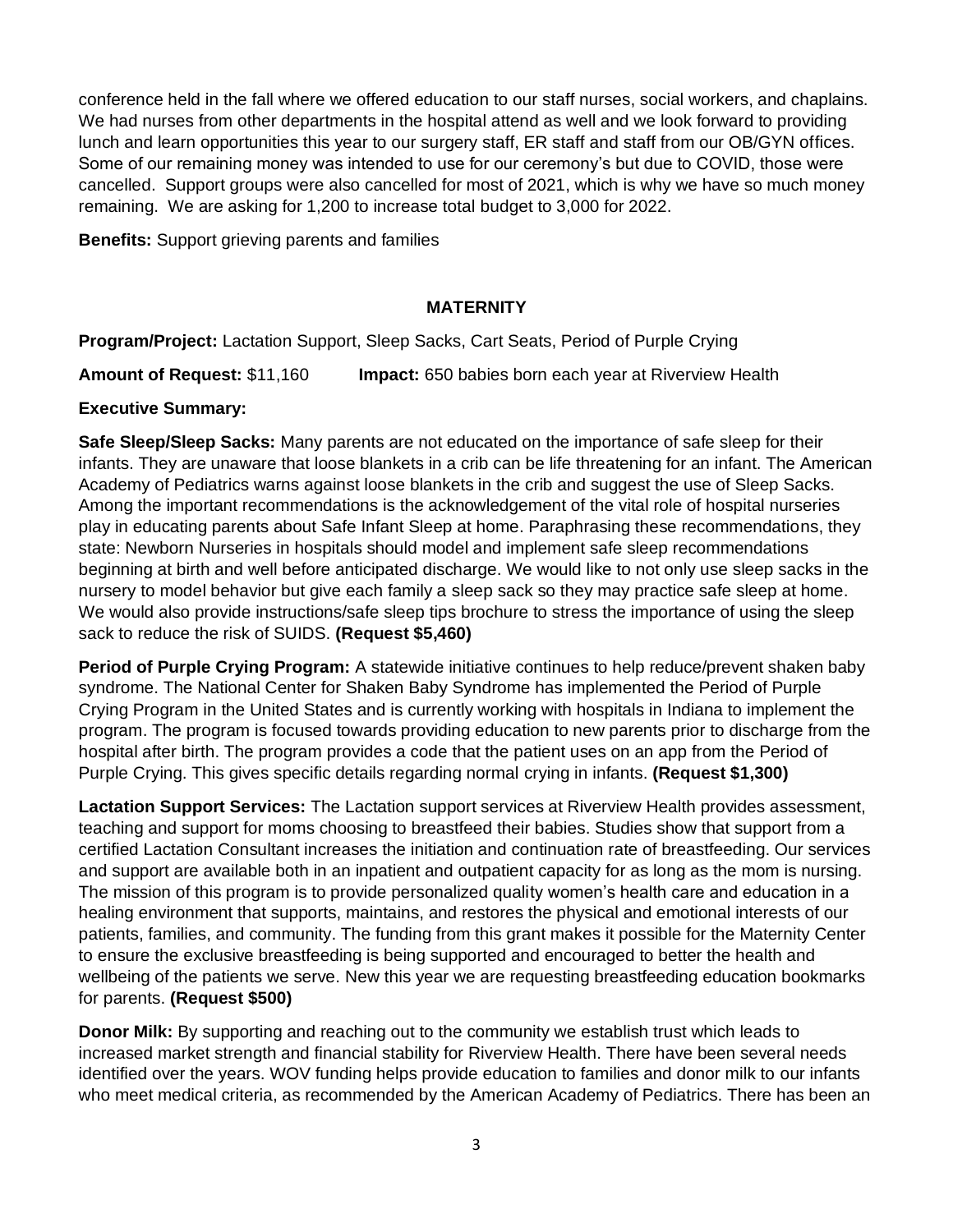increase in need for donor milk to meet the existing needs of our patients. On average spend \$250 per month on donor milk. **(Request \$3,000)**

**Car Seats:** There continues to be a need for families to receive car seats due to financial challenges. Riverview Health educates parents on car seat safety prior to discharge and ensures the infant are safely secured in appropriate car seats. Infants weighing less than five pounds need have different needs**. (Request \$500)**

**Labor Support:** Requesting Bluetooth speakers and labor positioning guides for patients. **(Request \$400)**

**Benefits:** Educate parents on the importance of safe sleep practices to reduce SUIDS, decrease shaken baby syndrome and educate parents about what is normal crying and continue to increase initiation and continuation of breast feeding. 646 babies were born in 2021 and the number is expected to increase.

# **REHAB AND FITNESS**

**Program/Project:** Breast Cancer Survivor Fitness Program

**Amount of Request:** \$3,200 **Impact:** 24 Breast Cancer Survivors

## **Executive Summary:**

The target population we will serve are breast cancer survivors and our goal will be to assist in closing the loop of care we offer. This exercise program would focus on helping women rebuild strength, flexibility, regain confidence and have support from other survivors and Exercise Specialists. Once survivors have undergone surgery and have been cleared to exercise, it is important to develop regular habits of doing exercises and maintaining mobility. Teaching proper form and technique when performing exercises will assist these women as they rebuild and continue to gain strength. Studies have shown that progressive strength training would be helpful for promoting health among survivors since they are a risk for diabetes, osteoporosis, fatigue, decreased quality of life and weight gain resulting from breast cancer treatment. We will provide a small group exercise program to 4-6 breast cancer survivors over a 13-week program that will meet twice weekly. The gym membership will be paid as part of this grant.

**Benefits:** The long-term goal is to build confidence in the survivors and continue their commitment to exercise and healthy living by creating a routine thus developing a habit and continuing a regimen once their program has ended. The Exercise Specialists will be dedicated to program development, direct contact with each participant, tracking progress on daily exercise logs and consistent communication with all enrolled program participants.

# **RADIATION ONCOLOGY**

# **Program/Project:** Breast Cancer Awareness Gifts

**Amount of Request:** \$1,500 **Impact:** 962 patients in 2019 and 969 in 2020 and 1073 patients in 2021.

# **Executive Summary:**

We are asking for the funding to assist our department in purchasing thank you gifts through the month of October for our patient population who choose to get mammograms in October. The gifts to our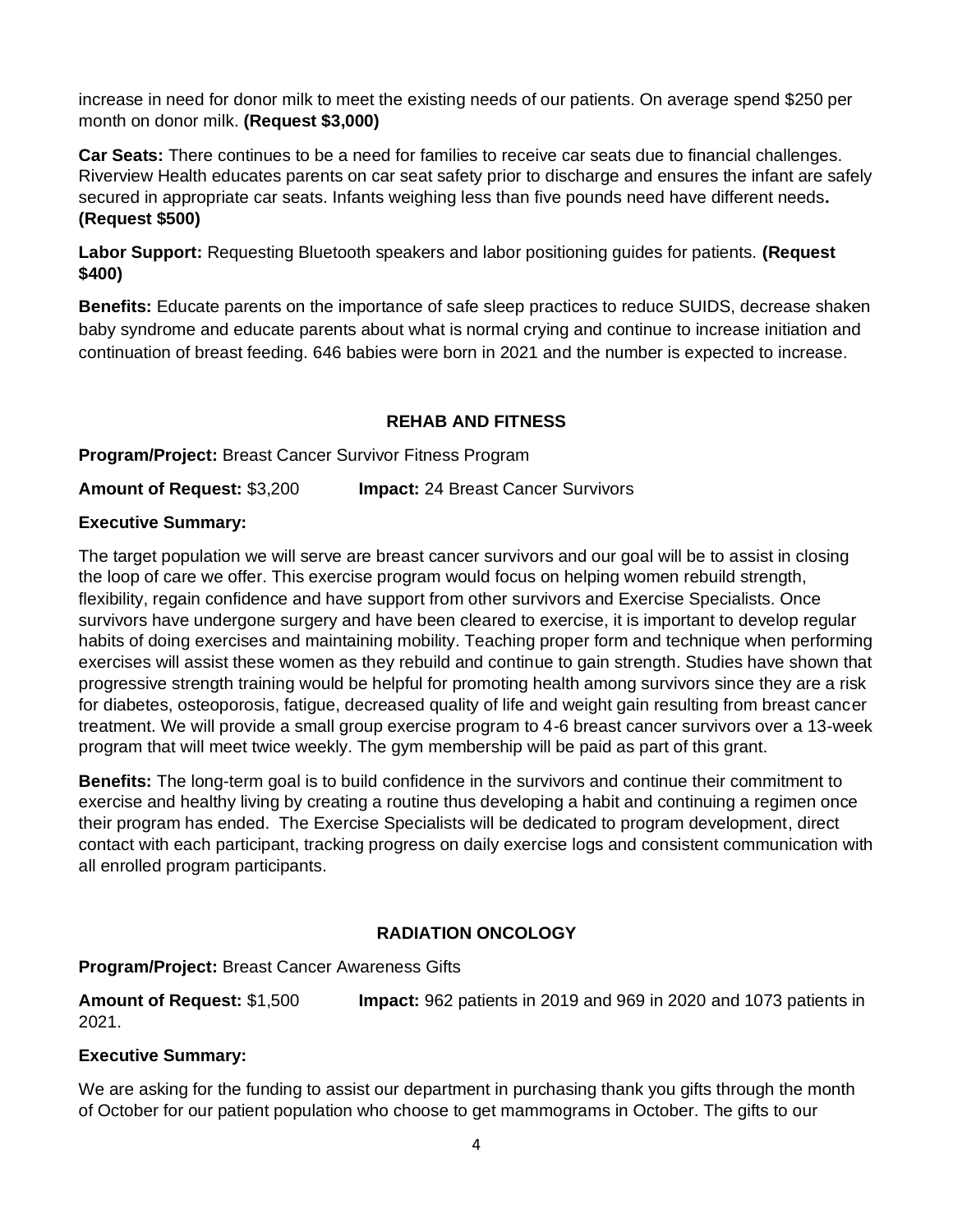patients help to set us apart from our competition in the area and reinforce to our patients that they are all special to our facility. In the past the grant money has allowed us to reach more patients. We typically spend around \$2500 in the month of October to have special events to encourage patients to receive care. The small gift is a sign of our appreciation of our patients choosing Riverview Health. It has not been uncommon for a new patient to schedule with us because their neighbor or friend received a special bag or gift when they have come for their yearly appointment.

**Benefits:** To set us apart from other facilities in the area. Breast cancer awareness is advertised by all the local hospitals and outpatient clinics. These personalized gifts to our patients help to set us apart from others. We also put breast cancer materials and post-surgical pillows in these totes for our patients that are going forward with surgery after they leave the Bone and Breast center.

#### **VOLUNTEER SERVICES**

#### **Program/Project:** Touch of Love

**Amount of Request:** \$12,000 **Impact:** Over 650 births annually and reaching over 10,000 patients across the hospital.

## **Executive Summary:**

The Touch of Love program is one of the essential programs that makes Riverview Health unique. Riverview Health provides the best care to our community and ensuring each patient's experience is personalized. This program is indicative of the tailored approach we take to make patients and their families feel special. Through the Touch of Love program every baby born at Riverview Health and pediatric patient receives a handmade blanket and/or a specialized bag of extra items they may need. This will include a couple of items of clothing, hats, shawls, and pillows. They also provide layettes (bibs, sleepers, blankets, socks, towels) to the patient if needed due to the lack of means. The program has expanded each year and is now covering pediatric surgeries, surgeries, the pastoral visits, and the infusion center. The program receives overwhelming gratitude from the community for their efforts.

**Benefits:** A better relationship with the patients and staff. We can serve our patients better by fulfilling some of their needs and making them somewhat more comfortable while they are here in the hospital. Impacting maternity center, Courtney Cox Cole Infusion Center, and outpatient surgery center.

# **WOMEN'S BOUTIQUE**

#### **Program/Project:** Lymphedema/Compression Garments

**Amount of Request:** \$2,500 **Impact:** 40-45 Women

# **Executive Summary:**

Lymphedema is a medical condition characterized by swelling in one or more extremities typically following cancer treatments especially for breast cancer. Once the lymph nodes are removed during treatment, the body's ability to remove fluid is compromised. Lymphedema is not only a cosmetic concern, but it can also increase the risk of infection and decrease the ability to use the extremity. Treatment for lymphedema includes the use of manual lymphatic drainage to increase activity in the lymphatic system and compression bandaging to decrease the size of the extremity. Following the completion of treatment, garments are used to maintain the size reduction obtained in therapy. Without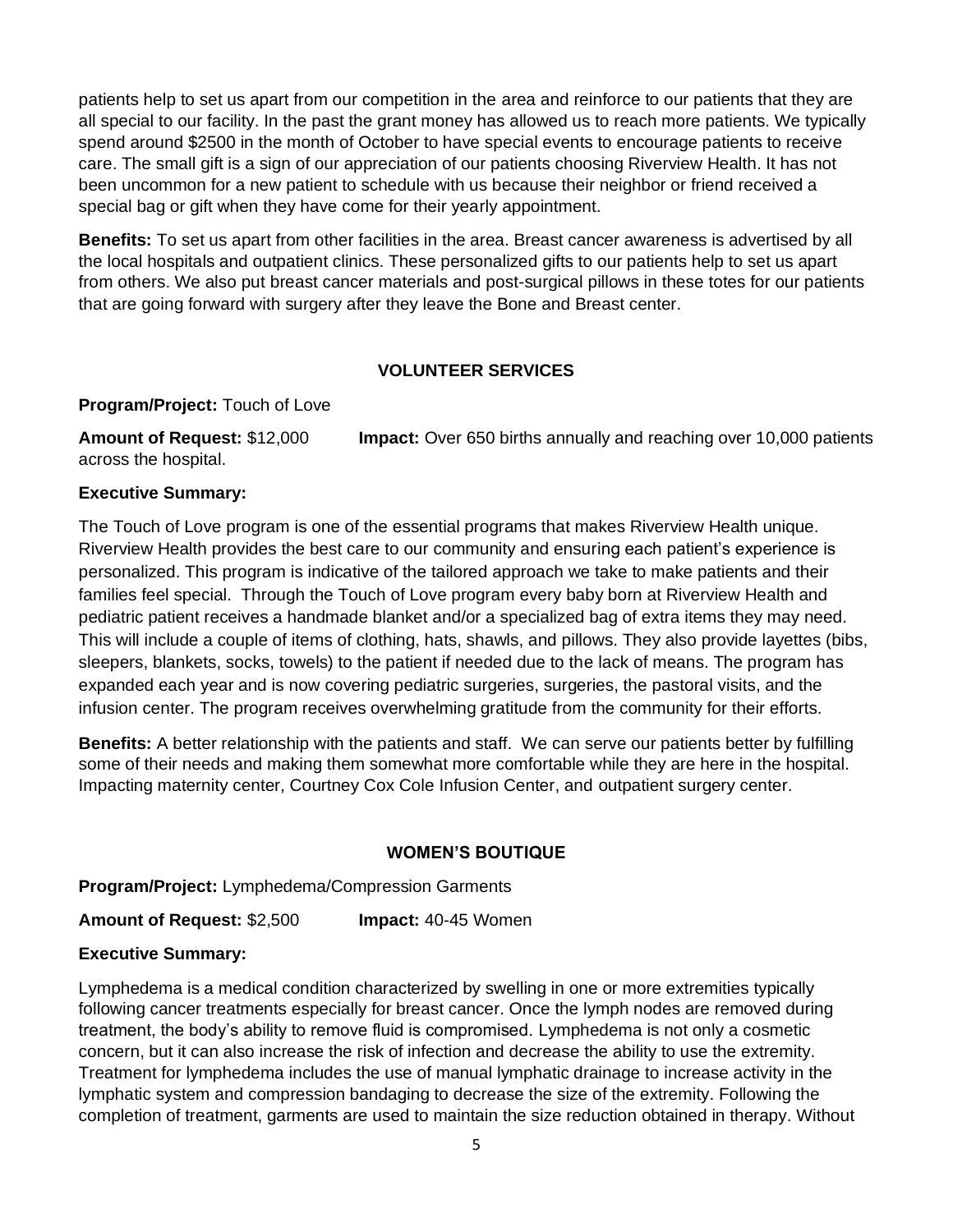the garments, the swelling will once again increase. Insurance companies will cover the cost of therapy but will not always cover the cost of bandages or garments, so it is a 100% out of pocket expense for patients. The average cost for these compression garments is \$50 to \$1000. For many of our patients, this is a significant financial burden; The rehab gym will be sending the lymphedema to the boutique, so we incorporated the amount they ask for yearly. Outpatient Rehab has ample supplies and if needed will refer patients to the Women's Boutique.

**Benefits:** The goal of this program is to make sure that patient's undergoing lymphedema treatment at Riverview Rehab and Fitness or the Wound Center can afford compression garments to assist with long term control of this chronic condition. Success is dependent upon therapists identifying appropriate patients and the Women's Boutique staff assisting in ordering garments as needed.

## **WOMEN'S BOUTIQUE**

**Program/Project:** Breast Cancer Post-Surgical Garments

**Amount of Request:** \$1,680 **Impact:** 25 women

## **Executive Summary:**

Many women undergo breast surgery and have no post-surgery garment when leaving the hospital. After breast surgery, a woman is left with several tubes and drainage bulbs that simply hang from their body. This post-surgery garment is a soft cotton bra/camisole that not only allows a pocket to hold the drainage tubes and bulbs, but also has a soft puff where her breast is missing. Without this garment a woman is left pinning the post-surgery tubes and drains to her undergarments. In addition, these garments give the patient something to wear during the healing process as they cannot get fitted with a silicone prosthesis until at least 6 weeks after surgery. This also gives us a chance to educated women on future products/solutions available to them. Many times, women are not told about products available to them after recovery. I would like to continue to offer a post-surgery camisole, free of charge, to any women undergoing breast surgery using a Riverview Surgeon.

**Benefits:** No patient undergoing Breast Surgery, due to a cancer diagnosis, at Riverview Hospital will go without a post-surgery bra/camisole

#### **WOMEN'S BOUTIQUE**

**Program/Project:** Breast Prosthesis Program

**Amount of Request:** \$2,478 **Impact:** 12-24 women

#### **Executive Summary:**

There are many women in our community that have had a Mastectomy due to breast cancer but are uninsured or underinsured. Many of them can't afford a post mastectomy breast prosthesis or specially made bras to support the prosthesis. The Women's Boutique would like to provide women that have had a mastectomy AND show financial need with a free silicone breast prosthesis and bra. Approximately 4 silicone breast prosthesis per year at approximately \$300 each Approximately 18 bras per year at \$71 each.

**Benefits:** It is successful if we can provide ALL uninsured women with the necessary breast prosthesis and bras they need to look and feel their best and get back to a normal lifestyle.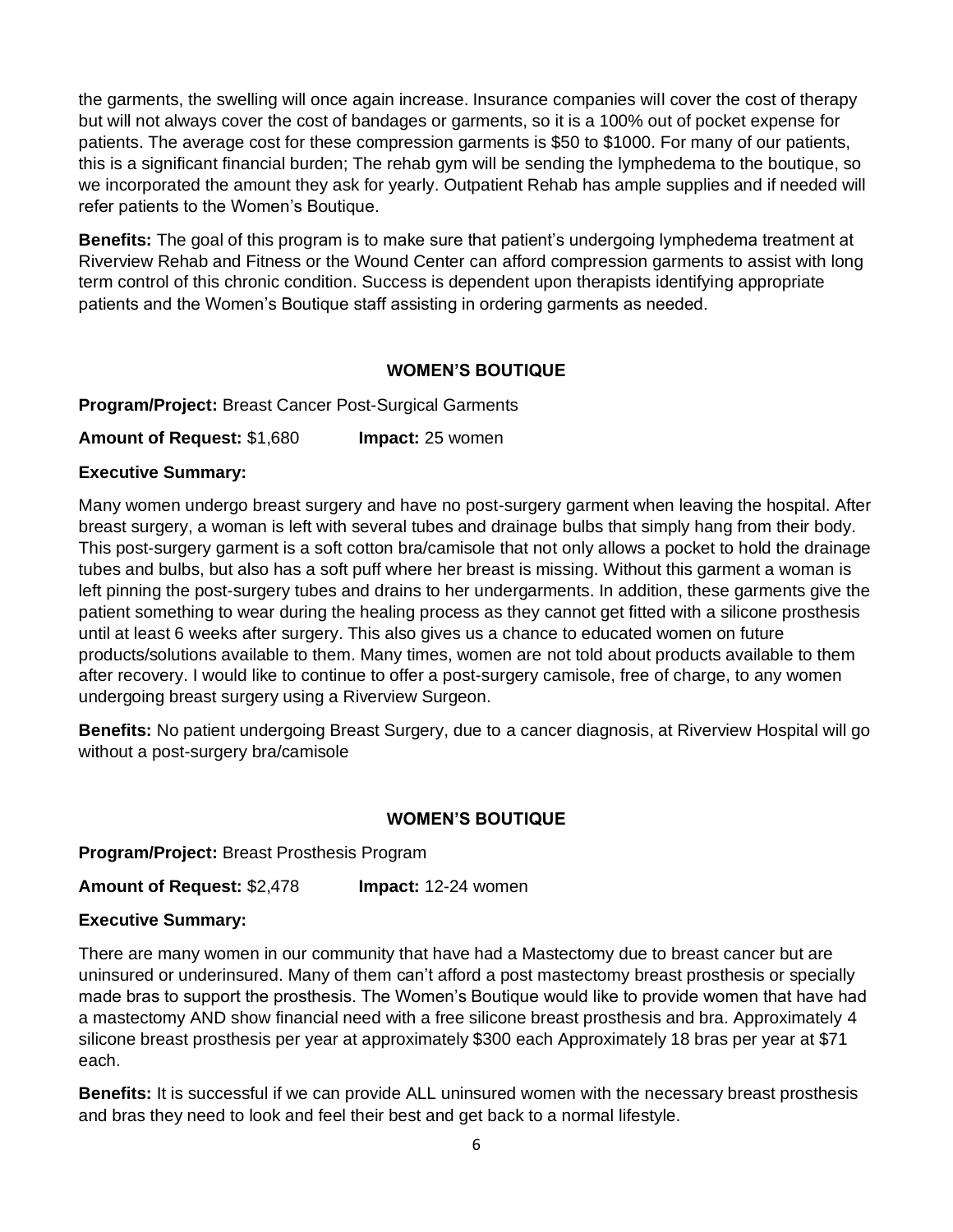# **WOMEN'S BOUTIQUE**

## **Program/Project:** Wig Program

**Amount of Request:** \$1,490 **Impact:** Approximately 7 wigs per year at \$170 each. Approximately 15 hats/caps per year at an average of \$20

## **Executive Summary:**

There are many women in our community that are undergoing chemotherapy due to cancer that will lose their hair. Many of them will not be able to afford a wig or head covering. The Women's Boutique would like to provide women that show financial need with a free wig or head covering (hat or cap). Currently, Medicare does NOT cover cranial prosthetics (wigs) for cancer patients.

**Benefits:** My hope is that every woman that loses their hair to chemotherapy has the option to get a wig even if they cannot afford one.

#### **WOMEN'S BOUTIQUE**

**Program/Project:** Breast Pumps

**Amount of Request:** \$2,280 **Impact:** 6 women

## **Executive Summary:**

Under the Affordable Care Act, Women who give birth to a baby and wish to breast feed, are entitled to a breast pump through their insurance or Medicaid. Unfortunately, some mothers that are uninsured, and many insurance companies are only allowing manual pumps and some insurance policies do not cover because it was established before the Affordable Care Act was in place. It is very difficult for these mothers to continue to breast feed once they return to work without the help of an electric breast pump. The American Academy of Pediatrics recommends breastfeeding for the first 6 months of a baby's life to help protect against childhood diseases and obesity.

**Benefits:** We would like every mother that wishes to breastfeed her newborn baby and needs a breast pump can obtain one regardless of financial situation

# **WELLNESS COMMITTEE**

**Program/Project:** Stronger than yesterday

**Amount of Request:** \$5,000 **Impact:** Improve overall well-being of our employees

# **Executive Summary:**

We are requesting funding to increase access to physical activities, healthy food recipes, and encourage healthier lifestyles for Riverview employees. Increasing employee's physical activity can create a healthier workforce and increase employee productivity. Our target population is Riverview employees. Our employees reported through an anonymous employee satisfaction survey that access to the onsite employee gym is difficult due to limited hours and no childcare. We want to offer an online at home physical activity to employees with access to coaches who will offer advice, encouragement, and accountability check-ins. Access to coaches would allow employees to work out anytime and anyplace.